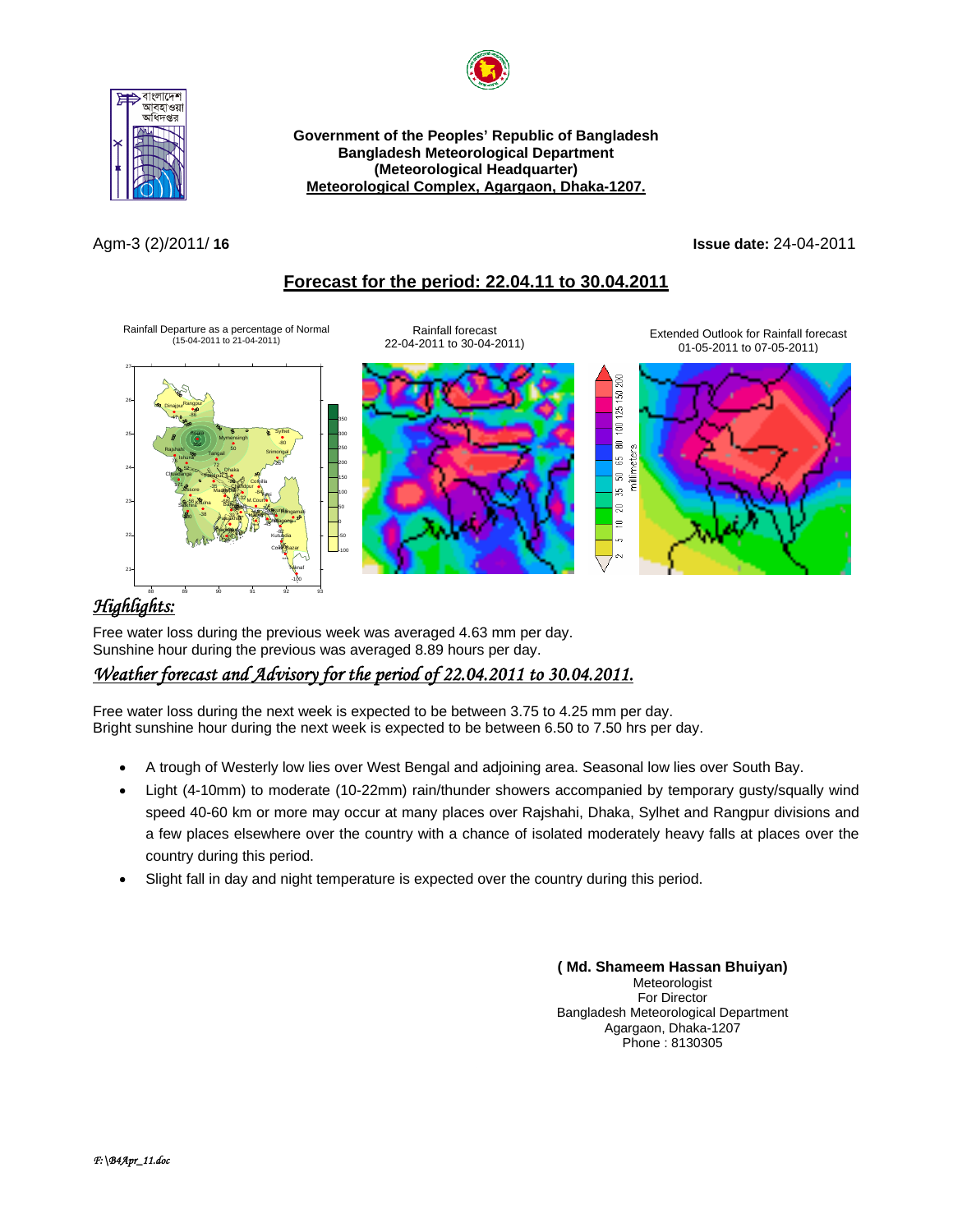# **Bangla Version**

## পূর্বাভাস, সময়: **২২-০৪-২০১১ থেকে ৩০-০৪-২০১১**



### *প্ৰধান বৈশিষ্ট্য সমুহঃ-*

গত সপ্তাহের দৈনিক বাম্পীভবনের গড় ৪.৬৩ মিঃমিঃ ছিল। গত সপ্তাহের দৈনিক সর্যকিরণ কালের গড ৮.৮৯ ঘন্টা ছিল**।** 

### *আবহাওয়া প্*ৰ্বাভাসঃ- ২২-০৪-২০১১ ইং থেকে ৩০-০৪-২০১১ ইং পৰ্যন্ত।

আগামী সপ্তাহের বাষ্পীভবনের দৈনিক গড় মান ৩.৭৫ মিঃমিঃ থেকে ৪.২৫ মিঃমিঃ থাকতে পারে । আগামী সপ্তাহের সূর্যকিরণকালের দৈনিক গড় মান ৬.৫০ ঘন্টা থেকে ৭.৫০ ঘন্টা থাকতে পারে ।

- পশ্চিমা লঘুচাপের বর্ধিতাংশ পশ্চিম বঙ্গ ও তৎসংলগ্ন এলাকায় অবস্থান করছে। দক্ষিণ বঙ্গোপসাগরে একটি মৌসুমী লঘুচাপ বিরাজমান রয়েছে ।
- এ সপ্তাহে রাজশাহী , ঢাকা, সিলেট ও রংপুর বিভাগের অনেক স্থানে এবং দেশের অন্যত্র কিছু কিছু স্থানে ঘন্টায় ৪০-৬০ কিঃমিঃ বা আরও অধিক বেগে অস্থায়ী দমকা / ঝড়ো হাওয়া সহ হালকা (৪-১০ মিঃ মিঃ) থেকে মাঝারী ধরনের (১০-২২ মিঃমিঃ) বৃষ্টি / বজ্র বৃষ্টি হতে পারে। সেই সাথে কোথাও কোথাও বিক্ষিগুভাবে মাঝারী ধরনের ভারী বর্ষণের সম্ভাবনা রয়েছে।
- এ সপ্তাহে দিনের ও রাতের তাপমাত্রা সামান্য হ্রাস পেতে পারে ।

(মোঃ শামীম হাসান ভূইয়া) আবহাওয়াবিদ পরিচালকের পক্ষে বাংলাদেশ আবহাওয়া অধিদপ্তর, ঢাকা-১২০৭।